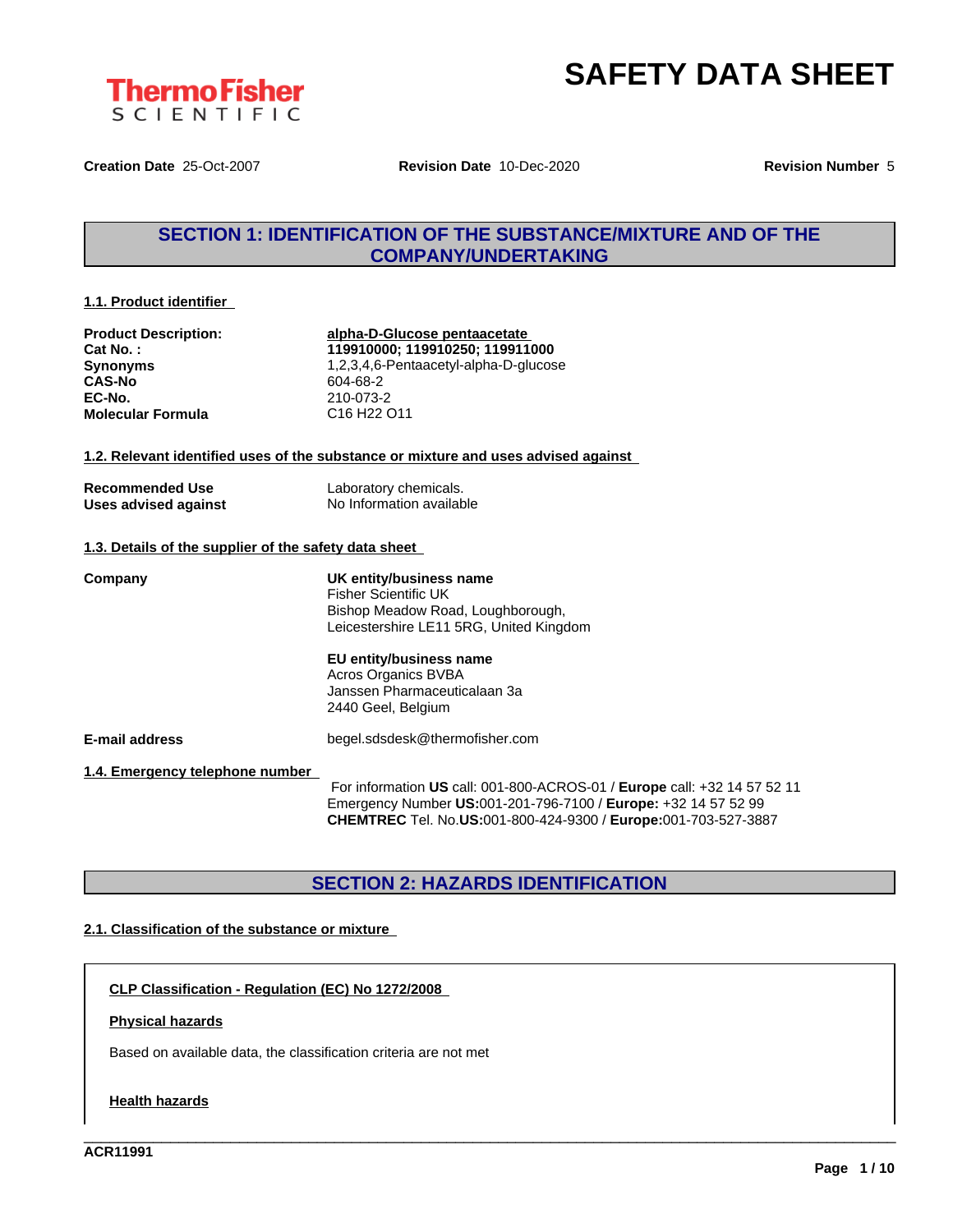$\_$  ,  $\_$  ,  $\_$  ,  $\_$  ,  $\_$  ,  $\_$  ,  $\_$  ,  $\_$  ,  $\_$  ,  $\_$  ,  $\_$  ,  $\_$  ,  $\_$  ,  $\_$  ,  $\_$  ,  $\_$  ,  $\_$  ,  $\_$  ,  $\_$  ,  $\_$  ,  $\_$  ,  $\_$  ,  $\_$  ,  $\_$  ,  $\_$  ,  $\_$  ,  $\_$  ,  $\_$  ,  $\_$  ,  $\_$  ,  $\_$  ,  $\_$  ,  $\_$  ,  $\_$  ,  $\_$  ,  $\_$  ,  $\_$  ,

#### **alpha-D-Glucose pentaacetate Revision Date** 10-Dec-2020

Skin Sensitization **Category 1 Sub-category 14 (H317)** Category 1 Sub-category 1A (H317)

#### **Environmental hazards**

Based on available data, the classification criteria are not met

*Full text of Hazard Statements: see section 16*

#### **2.2. Label elements**



**Signal Word Warning**

#### **Hazard Statements**

H317 - May cause an allergic skin reaction

#### **Precautionary Statements**

P280 - Wear protective gloves/protective clothing

P302 + P352 - IF ON SKIN: Wash with plenty of soap and water

P333 + P313 - If skin irritation or rash occurs: Get medical advice/attention

P362 + P364 - Take off all contaminated clothing and wash it before reuse

#### **2.3. Other hazards**

No information available

# **SECTION 3: COMPOSITION/INFORMATION ON INGREDIENTS**

#### **3.1. Substances**

| Component                             | <b>CAS-No</b> | EC-No.            | Weight % | CLP Classification - Regulation (EC) No<br>1272/2008 |
|---------------------------------------|---------------|-------------------|----------|------------------------------------------------------|
| .alpha.-D-Glucopyranose, pentaacetate | 604-68-2      | EEC No. 210-073-2 | $=100$   | Skin Sens. 1A (H317)                                 |

*Full text of Hazard Statements: see section 16*

# **SECTION 4: FIRST AID MEASURES**

#### **4.1. Description of first aid measures**

**General Advice If symptoms persist, call a physician. Eye Contact** Rinse immediately with plenty of water, also under the eyelids, for at least 15 minutes. Get

\_\_\_\_\_\_\_\_\_\_\_\_\_\_\_\_\_\_\_\_\_\_\_\_\_\_\_\_\_\_\_\_\_\_\_\_\_\_\_\_\_\_\_\_\_\_\_\_\_\_\_\_\_\_\_\_\_\_\_\_\_\_\_\_\_\_\_\_\_\_\_\_\_\_\_\_\_\_\_\_\_\_\_\_\_\_\_\_\_\_\_\_\_\_

**ACR11991**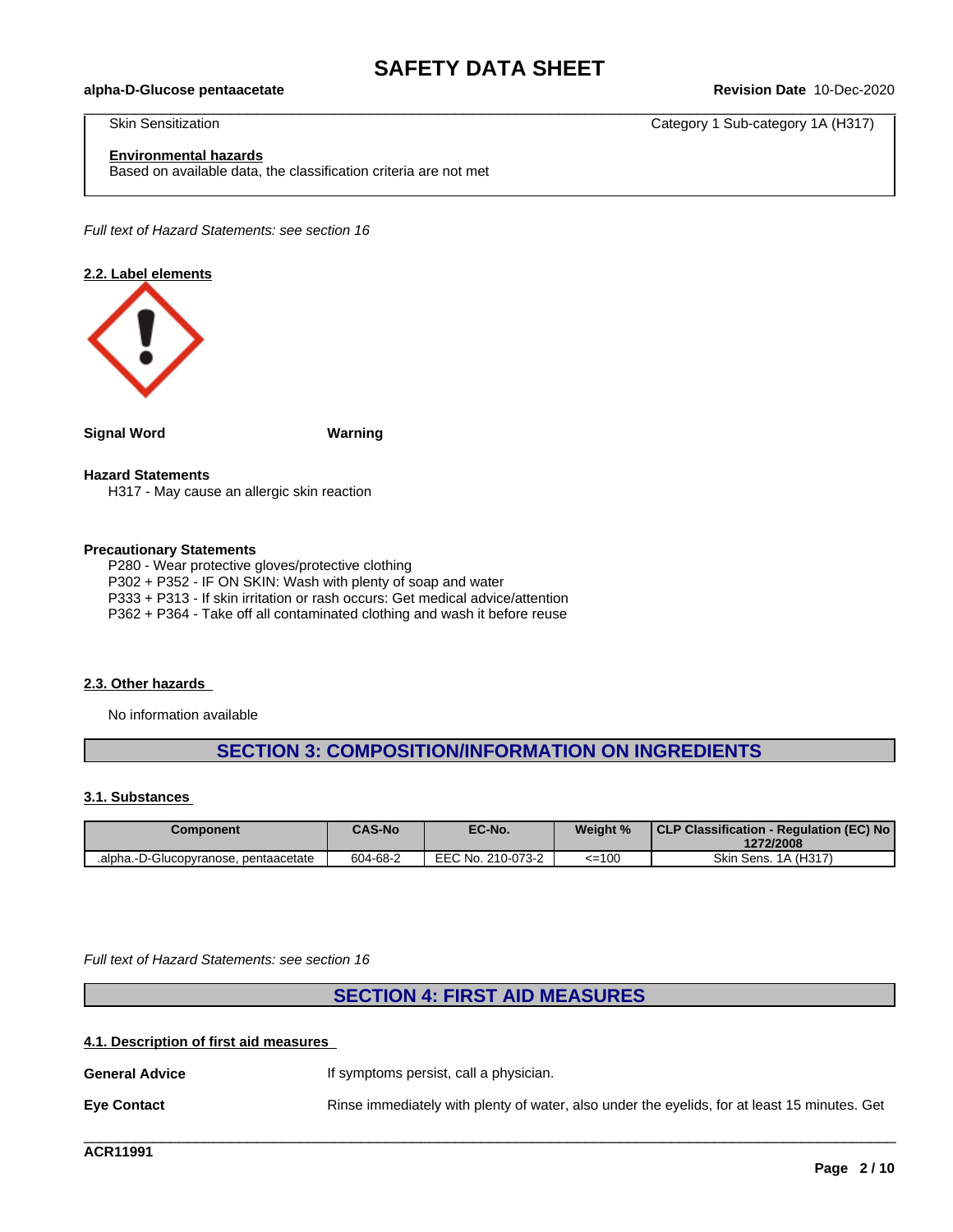|                                                                  | medical attention.                                                                                                                                                                                                            |
|------------------------------------------------------------------|-------------------------------------------------------------------------------------------------------------------------------------------------------------------------------------------------------------------------------|
| <b>Skin Contact</b>                                              | Wash off immediately with plenty of water for at least 15 minutes. If skin irritation persists,<br>call a physician.                                                                                                          |
| Ingestion                                                        | Clean mouth with water and drink afterwards plenty of water. Get medical attention if<br>symptoms occur.                                                                                                                      |
| <b>Inhalation</b>                                                | Remove to fresh air. If not breathing, give artificial respiration. Get medical attention if<br>symptoms occur.                                                                                                               |
| Self-Protection of the First Aider                               | No special precautions required.                                                                                                                                                                                              |
| 4.2. Most important symptoms and effects, both acute and delayed |                                                                                                                                                                                                                               |
|                                                                  | May cause allergic skin reaction. Symptoms of allergic reaction may include rash, itching,<br>swelling, trouble breathing, tingling of the hands and feet, dizziness, lightheadedness, chest<br>pain, muscle pain or flushing |

#### **4.3. Indication of any immediate medical attention and special treatment needed**

#### **Notes to Physician** Treat symptomatically.

**SECTION 5: FIREFIGHTING MEASURES**

#### **5.1. Extinguishing media**

#### **Suitable Extinguishing Media**

Water spray. Carbon dioxide (CO<sub>2</sub>). Dry chemical. Water mist may be used to cool closed containers. Chemical foam. Do not use a solid water stream as it may scatter and spread fire.

### **Extinguishing media which must not be used for safety reasons**

No information available.

#### **5.2. Special hazards arising from the substance or mixture**

Thermal decomposition can lead to release of irritating gases and vapors.

#### **Hazardous Combustion Products**

Carbon monoxide (CO), Carbon dioxide (CO2).

#### **5.3. Advice for firefighters**

As in any fire, wear self-contained breathing apparatus pressure-demand, MSHA/NIOSH (approved or equivalent) and full protective gear.

# **SECTION 6: ACCIDENTAL RELEASE MEASURES**

\_\_\_\_\_\_\_\_\_\_\_\_\_\_\_\_\_\_\_\_\_\_\_\_\_\_\_\_\_\_\_\_\_\_\_\_\_\_\_\_\_\_\_\_\_\_\_\_\_\_\_\_\_\_\_\_\_\_\_\_\_\_\_\_\_\_\_\_\_\_\_\_\_\_\_\_\_\_\_\_\_\_\_\_\_\_\_\_\_\_\_\_\_\_

#### **6.1. Personal precautions, protective equipment and emergency procedures**

Ensure adequate ventilation. Use personal protective equipment as required. Avoid dust formation.

#### **6.2. Environmental precautions**

Should not be released into the environment.

#### **6.3. Methods and material for containment and cleaning up**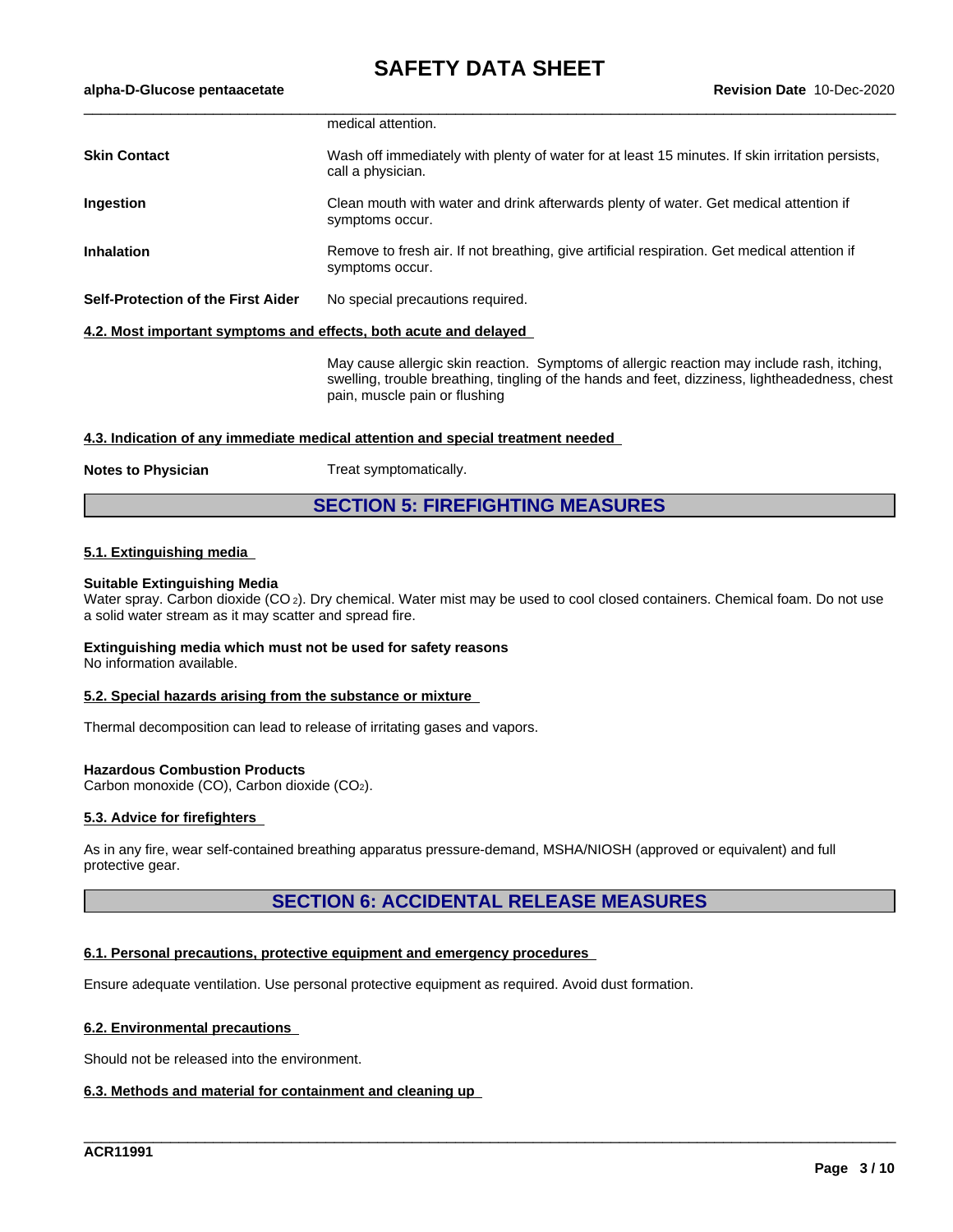$\_$  ,  $\_$  ,  $\_$  ,  $\_$  ,  $\_$  ,  $\_$  ,  $\_$  ,  $\_$  ,  $\_$  ,  $\_$  ,  $\_$  ,  $\_$  ,  $\_$  ,  $\_$  ,  $\_$  ,  $\_$  ,  $\_$  ,  $\_$  ,  $\_$  ,  $\_$  ,  $\_$  ,  $\_$  ,  $\_$  ,  $\_$  ,  $\_$  ,  $\_$  ,  $\_$  ,  $\_$  ,  $\_$  ,  $\_$  ,  $\_$  ,  $\_$  ,  $\_$  ,  $\_$  ,  $\_$  ,  $\_$  ,  $\_$  ,

#### **alpha-D-Glucose pentaacetate Revision Date** 10-Dec-2020

Sweep up and shovel into suitable containers for disposal. Keep in suitable, closed containers for disposal.

#### **6.4. Reference to other sections**

Refer to protective measures listed in Sections 8 and 13.

# **SECTION 7: HANDLING AND STORAGE**

#### **7.1. Precautions for safe handling**

Wear personal protective equipment/face protection. Ensure adequate ventilation. Do not get in eyes, on skin, or on clothing. Avoid ingestion and inhalation. Avoid dust formation.

#### **Hygiene Measures**

Handle in accordance with good industrial hygiene and safety practice. Keep away from food, drink and animal feeding stuffs. Do not eat, drink or smoke when using this product. Remove and wash contaminated clothing and gloves, including the inside, before re-use. Wash hands before breaks and after work.

#### **7.2. Conditions for safe storage, including any incompatibilities**

Keep in a dry, cool and well-ventilated place. Keep container tightly closed.

| Technical Rules for Hazardous Substances (TRGS) 510 Storage Class (LGK) | Class 11 |
|-------------------------------------------------------------------------|----------|
| (Germany)                                                               |          |

#### **7.3. Specific end use(s)**

Use in laboratories

**SECTION 8: EXPOSURE CONTROLS/PERSONAL PROTECTION**

#### **8.1. Control parameters**

#### **Exposure limits**

This product, as supplied, does not contain any hazardous materials with occupational exposure limits established by the region specific regulatory bodies

#### **Biological limit values**

This product, as supplied, does not contain any hazardous materials with biological limits established by the region specific regulatory bodies

#### **Monitoring methods**

BS EN 14042:2003 Title Identifier: Workplace atmospheres. Guide for the application and use of procedures for the assessment of exposure to chemical and biological agents.

MDHS14/3 General methods for sampling and gravimetric analysis of respirable and inhalable dust

#### **Derived No Effect Level (DNEL)** No information available

| Route of exposure | Acute effects (local) | <b>Acute effects</b><br>(systemic) | <b>Chronic effects</b><br>(local) | <b>Chronic effects</b><br>(systemic) |
|-------------------|-----------------------|------------------------------------|-----------------------------------|--------------------------------------|
| Oral              |                       |                                    |                                   |                                      |
| <b>Dermal</b>     |                       |                                    |                                   |                                      |
| <b>Inhalation</b> |                       |                                    |                                   |                                      |

\_\_\_\_\_\_\_\_\_\_\_\_\_\_\_\_\_\_\_\_\_\_\_\_\_\_\_\_\_\_\_\_\_\_\_\_\_\_\_\_\_\_\_\_\_\_\_\_\_\_\_\_\_\_\_\_\_\_\_\_\_\_\_\_\_\_\_\_\_\_\_\_\_\_\_\_\_\_\_\_\_\_\_\_\_\_\_\_\_\_\_\_\_\_

**Predicted No Effect Concentration** No information available. **(PNEC)**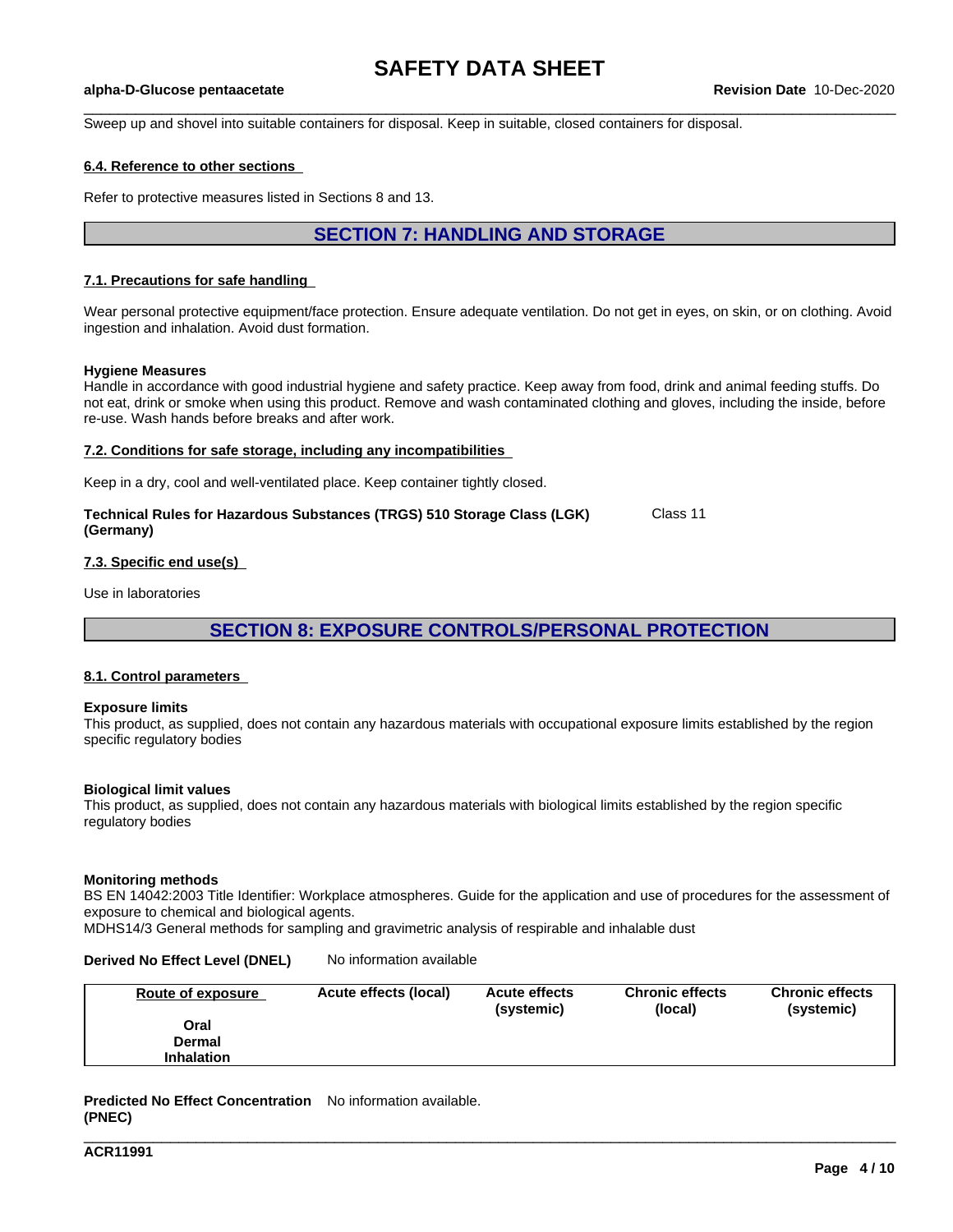$\_$  ,  $\_$  ,  $\_$  ,  $\_$  ,  $\_$  ,  $\_$  ,  $\_$  ,  $\_$  ,  $\_$  ,  $\_$  ,  $\_$  ,  $\_$  ,  $\_$  ,  $\_$  ,  $\_$  ,  $\_$  ,  $\_$  ,  $\_$  ,  $\_$  ,  $\_$  ,  $\_$  ,  $\_$  ,  $\_$  ,  $\_$  ,  $\_$  ,  $\_$  ,  $\_$  ,  $\_$  ,  $\_$  ,  $\_$  ,  $\_$  ,  $\_$  ,  $\_$  ,  $\_$  ,  $\_$  ,  $\_$  ,  $\_$  ,

#### **8.2. Exposure controls**

### **Engineering Measures**

None under normal use conditions.

# **Personal protective equipment**

**Eye Protection** Wear safety glasses with side shields (or goggles) (European standard - EN 166)

**Hand Protection** Protective gloves

| <b>Glove material</b><br>Nitrile rubber<br>Neoprene<br>Natural rubber<br><b>PVC</b> | Breakthrough time Glove thickness<br>See manufacturers<br>recommendations | <b>EU standard</b><br>EN 374 | Glove comments<br>(minimum requirement)                                  |
|-------------------------------------------------------------------------------------|---------------------------------------------------------------------------|------------------------------|--------------------------------------------------------------------------|
| Skin and body protection                                                            |                                                                           |                              | Wear appropriate protective gloves and clothing to prevent skin exposure |

Inspect gloves before use.

Please observe the instructions regarding permeability and breakthrough time which are provided by the supplier of the gloves. (Refer to manufacturer/supplier for information)

Ensure gloves are suitable for the task: Chemical compatability, Dexterity, Operational conditions, User susceptibility, e.g. sensitisation effects, also take into consideration the specific local conditions under which the product is used, such as the danger of cuts, abrasion.

Remove gloves with care avoiding skin contamination.

| <b>Respiratory Protection</b> | No protective equipment is needed under normal use conditions.                                                                                                                                              |
|-------------------------------|-------------------------------------------------------------------------------------------------------------------------------------------------------------------------------------------------------------|
| Large scale/emergency use     | Use a NIOSH/MSHA or European Standard EN 136 approved respirator if exposure limits<br>are exceeded or if irritation or other symptoms are experienced<br><b>Recommended Filter type: Particle filter 2</b> |
| Small scale/Laboratory use    | Maintain adequate ventilation                                                                                                                                                                               |
|                               |                                                                                                                                                                                                             |

**Environmental exposure controls** No information available.

# **SECTION 9: PHYSICAL AND CHEMICAL PROPERTIES**

\_\_\_\_\_\_\_\_\_\_\_\_\_\_\_\_\_\_\_\_\_\_\_\_\_\_\_\_\_\_\_\_\_\_\_\_\_\_\_\_\_\_\_\_\_\_\_\_\_\_\_\_\_\_\_\_\_\_\_\_\_\_\_\_\_\_\_\_\_\_\_\_\_\_\_\_\_\_\_\_\_\_\_\_\_\_\_\_\_\_\_\_\_\_

#### **9.1. Information on basic physical and chemical properties**

| <b>Physical State</b>            | Powder Solid                |                                          |
|----------------------------------|-----------------------------|------------------------------------------|
| Appearance                       | Colorless: Beige            |                                          |
| Odor                             | <b>Odorless</b>             |                                          |
| <b>Odor Threshold</b>            | No data available           |                                          |
| <b>Melting Point/Range</b>       | 100 - 110 °C / 212 - 230 °F |                                          |
| <b>Softening Point</b>           | No data available           |                                          |
| <b>Boiling Point/Range</b>       | No information available    |                                          |
| <b>Flammability (liquid)</b>     | Not applicable              | Solid                                    |
| Flammability (solid, qas)        | No information available    |                                          |
| <b>Explosion Limits</b>          | No data available           |                                          |
| <b>Flash Point</b>               | > 150 °C / > 302 °F         | <b>Method -</b> No information available |
| <b>Autoignition Temperature</b>  | 500 °C / 932 °F             |                                          |
| <b>Decomposition Temperature</b> | $>200^{\circ}$ C            |                                          |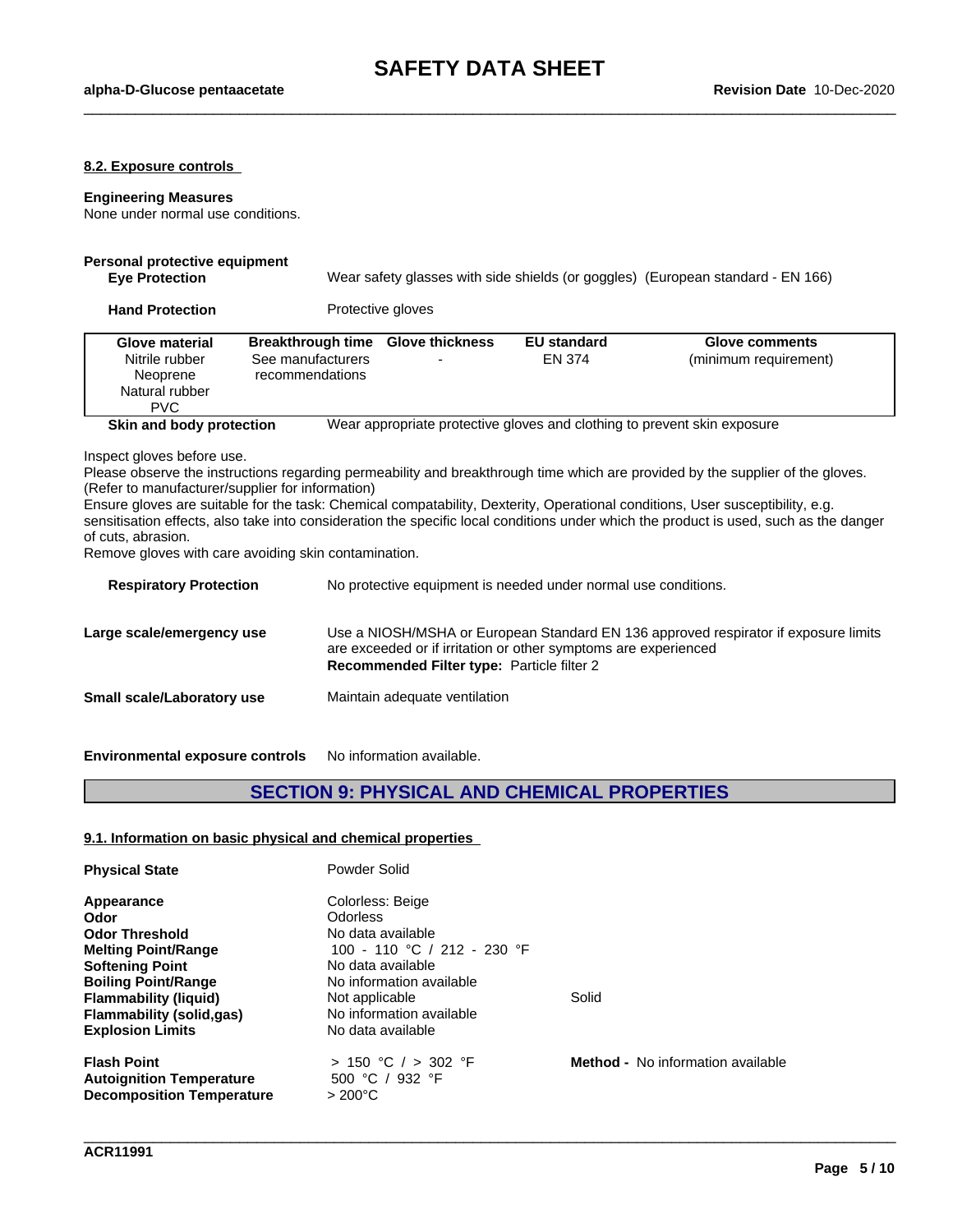# **SAFETY DATA SHEET**<br>Revision Date 10-Dec-2020

| pH                                             | No information available |       |  |
|------------------------------------------------|--------------------------|-------|--|
| <b>Viscosity</b>                               | Not applicable           | Solid |  |
| <b>Water Solubility</b>                        | $<$ 5 g/l (25°C)         |       |  |
| Solubility in other solvents                   | No information available |       |  |
| <b>Partition Coefficient (n-octanol/water)</b> |                          |       |  |
| <b>Vapor Pressure</b>                          | No data available        |       |  |
| Density / Specific Gravity                     | No data available        |       |  |
| <b>Bulk Density</b>                            | No data available        |       |  |
| <b>Vapor Density</b>                           | Not applicable           | Solid |  |
| <b>Particle characteristics</b>                | No data available        |       |  |
|                                                |                          |       |  |
| 9.2. Other information                         |                          |       |  |

| Molecular Formula       | C <sub>16</sub> H <sub>22</sub> O <sub>11</sub> |
|-------------------------|-------------------------------------------------|
| Molecular Weight        | 390.33                                          |
| <b>Evaporation Rate</b> | Not applicable - Solid                          |

 $a$ lpha-D-Glucose pentaacetate

# **SECTION 10: STABILITY AND REACTIVITY**

| 10.1. Reactivity                                              | None known, based on information available                                |  |  |  |  |
|---------------------------------------------------------------|---------------------------------------------------------------------------|--|--|--|--|
| 10.2. Chemical stability                                      | Stable under recommended storage conditions.                              |  |  |  |  |
| 10.3. Possibility of hazardous reactions                      |                                                                           |  |  |  |  |
| <b>Hazardous Polymerization</b><br><b>Hazardous Reactions</b> | Hazardous polymerization does not occur.<br>None under normal processing. |  |  |  |  |
| 10.4. Conditions to avoid                                     | Avoid dust formation. Incompatible products.                              |  |  |  |  |
| 10.5. Incompatible materials                                  | Strong oxidizing agents. Strong acids.                                    |  |  |  |  |
|                                                               |                                                                           |  |  |  |  |

# **10.6. Hazardous decomposition products**

Carbon monoxide (CO). Carbon dioxide (CO2).

# **SECTION 11: TOXICOLOGICAL INFORMATION**

\_\_\_\_\_\_\_\_\_\_\_\_\_\_\_\_\_\_\_\_\_\_\_\_\_\_\_\_\_\_\_\_\_\_\_\_\_\_\_\_\_\_\_\_\_\_\_\_\_\_\_\_\_\_\_\_\_\_\_\_\_\_\_\_\_\_\_\_\_\_\_\_\_\_\_\_\_\_\_\_\_\_\_\_\_\_\_\_\_\_\_\_\_\_

#### **11.1. Information on hazard classes as defined in Regulation (EC) No 1272/2008**

| <b>Product Information</b>                                 | The toxicological properties have not been fully investigated |
|------------------------------------------------------------|---------------------------------------------------------------|
| (a) acute toxicity;<br>Oral<br>Dermal<br><b>Inhalation</b> | No data available<br>No data available<br>No data available   |
| (b) skin corrosion/irritation;                             | No data available                                             |
| (c) serious eye damage/irritation;                         | No data available                                             |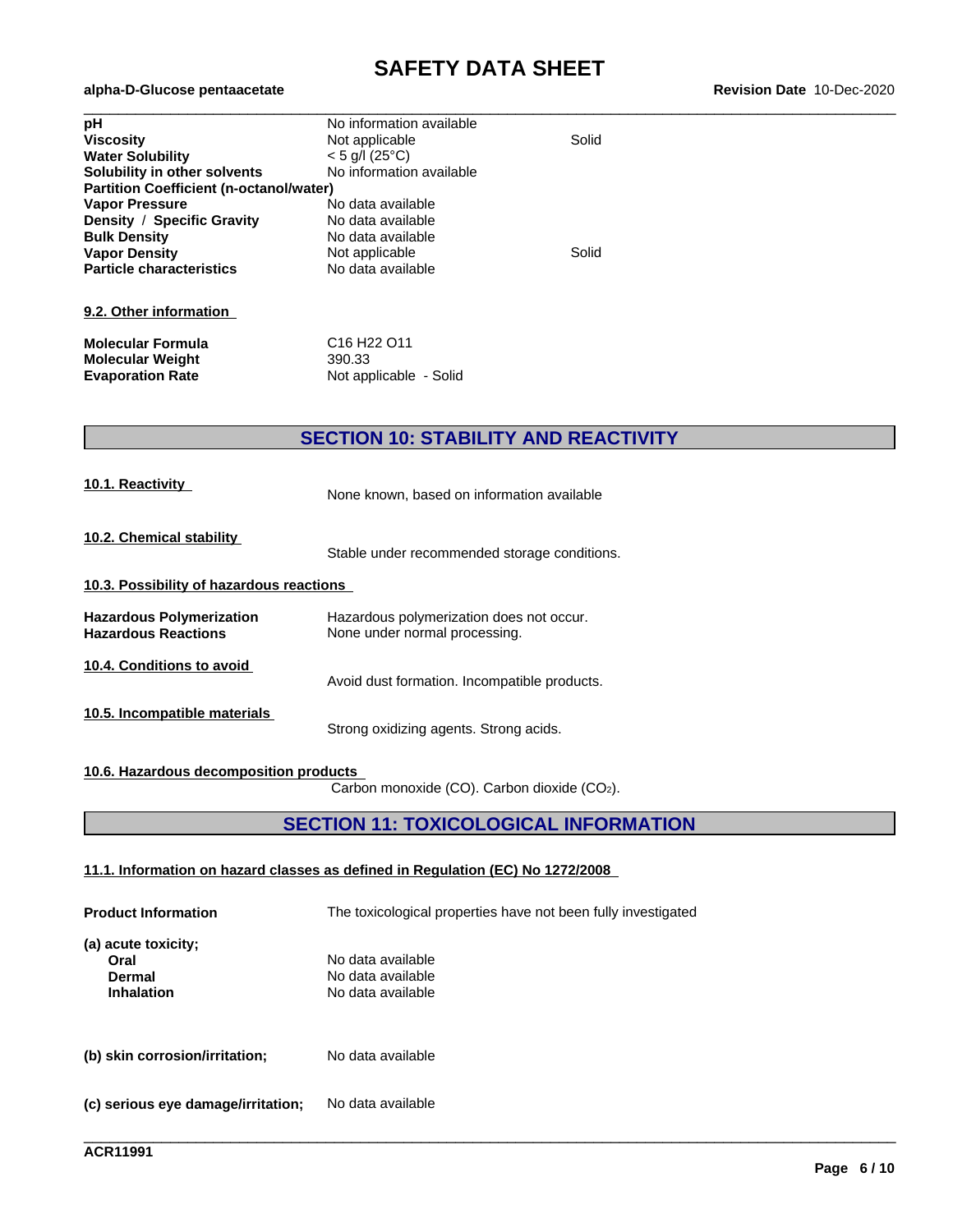$\_$  ,  $\_$  ,  $\_$  ,  $\_$  ,  $\_$  ,  $\_$  ,  $\_$  ,  $\_$  ,  $\_$  ,  $\_$  ,  $\_$  ,  $\_$  ,  $\_$  ,  $\_$  ,  $\_$  ,  $\_$  ,  $\_$  ,  $\_$  ,  $\_$  ,  $\_$  ,  $\_$  ,  $\_$  ,  $\_$  ,  $\_$  ,  $\_$  ,  $\_$  ,  $\_$  ,  $\_$  ,  $\_$  ,  $\_$  ,  $\_$  ,  $\_$  ,  $\_$  ,  $\_$  ,  $\_$  ,  $\_$  ,  $\_$  ,

| (d) respiratory or skin sensitization;<br><b>Respiratory</b><br><b>Skin</b> | No data available<br>Sub-category 1A                                                                                                                                                                                         |
|-----------------------------------------------------------------------------|------------------------------------------------------------------------------------------------------------------------------------------------------------------------------------------------------------------------------|
|                                                                             | No information available                                                                                                                                                                                                     |
| (e) germ cell mutagenicity;                                                 | No data available                                                                                                                                                                                                            |
| (f) carcinogenicity;                                                        | No data available                                                                                                                                                                                                            |
|                                                                             | There are no known carcinogenic chemicals in this product                                                                                                                                                                    |
|                                                                             |                                                                                                                                                                                                                              |
| (g) reproductive toxicity;                                                  | No data available                                                                                                                                                                                                            |
| (h) STOT-single exposure;                                                   | No data available                                                                                                                                                                                                            |
|                                                                             |                                                                                                                                                                                                                              |
| (i) STOT-repeated exposure;                                                 | No data available                                                                                                                                                                                                            |
| <b>Target Organs</b>                                                        | None known.                                                                                                                                                                                                                  |
|                                                                             |                                                                                                                                                                                                                              |
| (j) aspiration hazard;                                                      | Not applicable<br>Solid                                                                                                                                                                                                      |
| <b>Other Adverse Effects</b>                                                | No information available                                                                                                                                                                                                     |
| delayed                                                                     | Symptoms / effects, both acute and Symptoms of allergic reaction may include rash, itching, swelling, trouble breathing, tingling<br>of the hands and feet, dizziness, lightheadedness, chest pain, muscle pain or flushing. |
| 11.2. Information on other hazards                                          |                                                                                                                                                                                                                              |

| <b>Endocrine Disrupting Properties</b> | Assess e |
|----------------------------------------|----------|
|                                        |          |

**Endocrine Disrupting Properties** Assess endocrine disrupting properties for human health. This product does not contain any known or suspected endocrine disruptors.

# **SECTION 12: ECOLOGICAL INFORMATION**

| 12.1. Toxicity             |           |
|----------------------------|-----------|
| <b>Ecotoxicity effects</b> | Do not em |

**Apty into drains.** 

| 12.2. Persistence and degradability<br><b>Persistence</b> | Soluble in water, Persistence is unlikely, based on information available.                                                                                    |
|-----------------------------------------------------------|---------------------------------------------------------------------------------------------------------------------------------------------------------------|
| 12.3. Bioaccumulative potential                           | Bioaccumulation is unlikely                                                                                                                                   |
| 12.4. Mobility in soil                                    | The product is water soluble, and may spread in water systems Will likely be mobile in the<br>environment due to its water solubility. Highly mobile in soils |
| 12.5. Results of PBT and vPvB<br>assessment               | No data available for assessment.                                                                                                                             |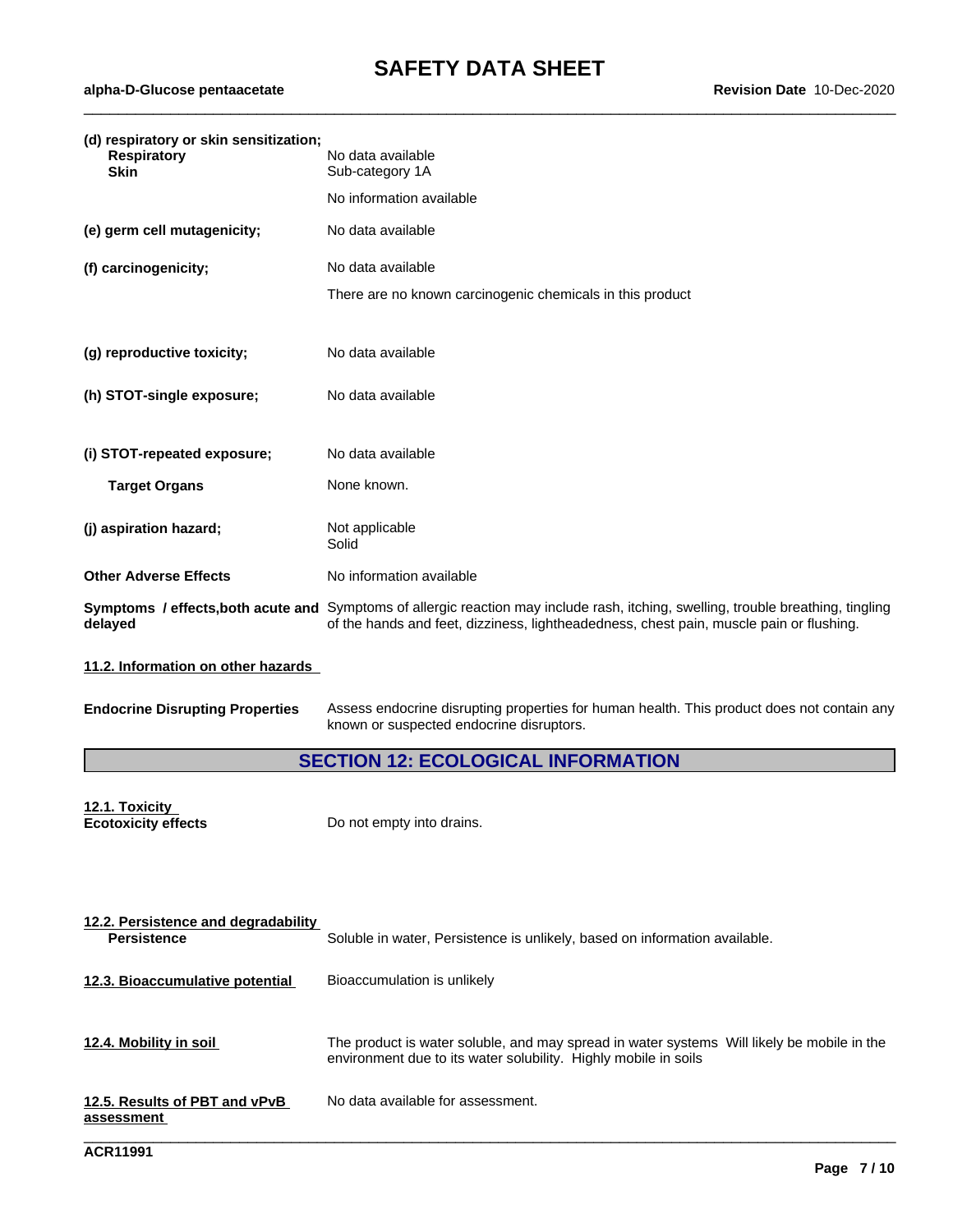$\_$  ,  $\_$  ,  $\_$  ,  $\_$  ,  $\_$  ,  $\_$  ,  $\_$  ,  $\_$  ,  $\_$  ,  $\_$  ,  $\_$  ,  $\_$  ,  $\_$  ,  $\_$  ,  $\_$  ,  $\_$  ,  $\_$  ,  $\_$  ,  $\_$  ,  $\_$  ,  $\_$  ,  $\_$  ,  $\_$  ,  $\_$  ,  $\_$  ,  $\_$  ,  $\_$  ,  $\_$  ,  $\_$  ,  $\_$  ,  $\_$  ,  $\_$  ,  $\_$  ,  $\_$  ,  $\_$  ,  $\_$  ,  $\_$  ,

| 12.6. Endocrine disrupting<br>properties<br><b>Endocrine Disruptor Information</b>                     | This product does not contain any known or suspected endocrine disruptors                                                        |
|--------------------------------------------------------------------------------------------------------|----------------------------------------------------------------------------------------------------------------------------------|
| 12.7. Other adverse effects<br><b>Persistent Organic Pollutant</b><br><b>Ozone Depletion Potential</b> | This product does not contain any known or suspected substance<br>This product does not contain any known or suspected substance |

# **SECTION 13: DISPOSAL CONSIDERATIONS**

# **13.1. Waste treatment methods**

| Waste from Residues/Unused<br><b>Products</b> | Waste is classified as hazardous. Dispose of in accordance with the European Directives<br>on waste and hazardous waste. Dispose of in accordance with local regulations. |
|-----------------------------------------------|---------------------------------------------------------------------------------------------------------------------------------------------------------------------------|
| <b>Contaminated Packaging</b>                 | Dispose of this container to hazardous or special waste collection point.                                                                                                 |
| European Waste Catalogue (EWC)                | According to the European Waste Catalog, Waste Codes are not product specific, but<br>application specific.                                                               |
| <b>Other Information</b>                      | Waste codes should be assigned by the user based on the application for which the product<br>was used. Do not empty into drains.                                          |

# **SECTION 14: TRANSPORT INFORMATION**

| <b>IMDG/IMO</b>                                                                                             | Not regulated                             |
|-------------------------------------------------------------------------------------------------------------|-------------------------------------------|
| 14.1. UN number<br>14.2. UN proper shipping name<br>14.3. Transport hazard class(es)<br>14.4. Packing group |                                           |
| ADR                                                                                                         | Not regulated                             |
| 14.1. UN number<br>14.2. UN proper shipping name<br>14.3. Transport hazard class(es)<br>14.4. Packing group |                                           |
| IATA                                                                                                        | Not regulated                             |
| 14.1. UN number<br>14.2. UN proper shipping name<br>14.3. Transport hazard class(es)<br>14.4. Packing group |                                           |
| 14.5. Environmental hazards                                                                                 | No hazards identified                     |
| 14.6. Special precautions for user                                                                          | No special precautions required           |
| 14.7. Maritime transport in bulk<br>according to IMO instruments                                            | Not applicable, packaged goods            |
|                                                                                                             | <b>SECTION 15: REGULATORY INFORMATION</b> |

**15.1. Safety, health and environmental regulations/legislation specific for the substance or mixture**

\_\_\_\_\_\_\_\_\_\_\_\_\_\_\_\_\_\_\_\_\_\_\_\_\_\_\_\_\_\_\_\_\_\_\_\_\_\_\_\_\_\_\_\_\_\_\_\_\_\_\_\_\_\_\_\_\_\_\_\_\_\_\_\_\_\_\_\_\_\_\_\_\_\_\_\_\_\_\_\_\_\_\_\_\_\_\_\_\_\_\_\_\_\_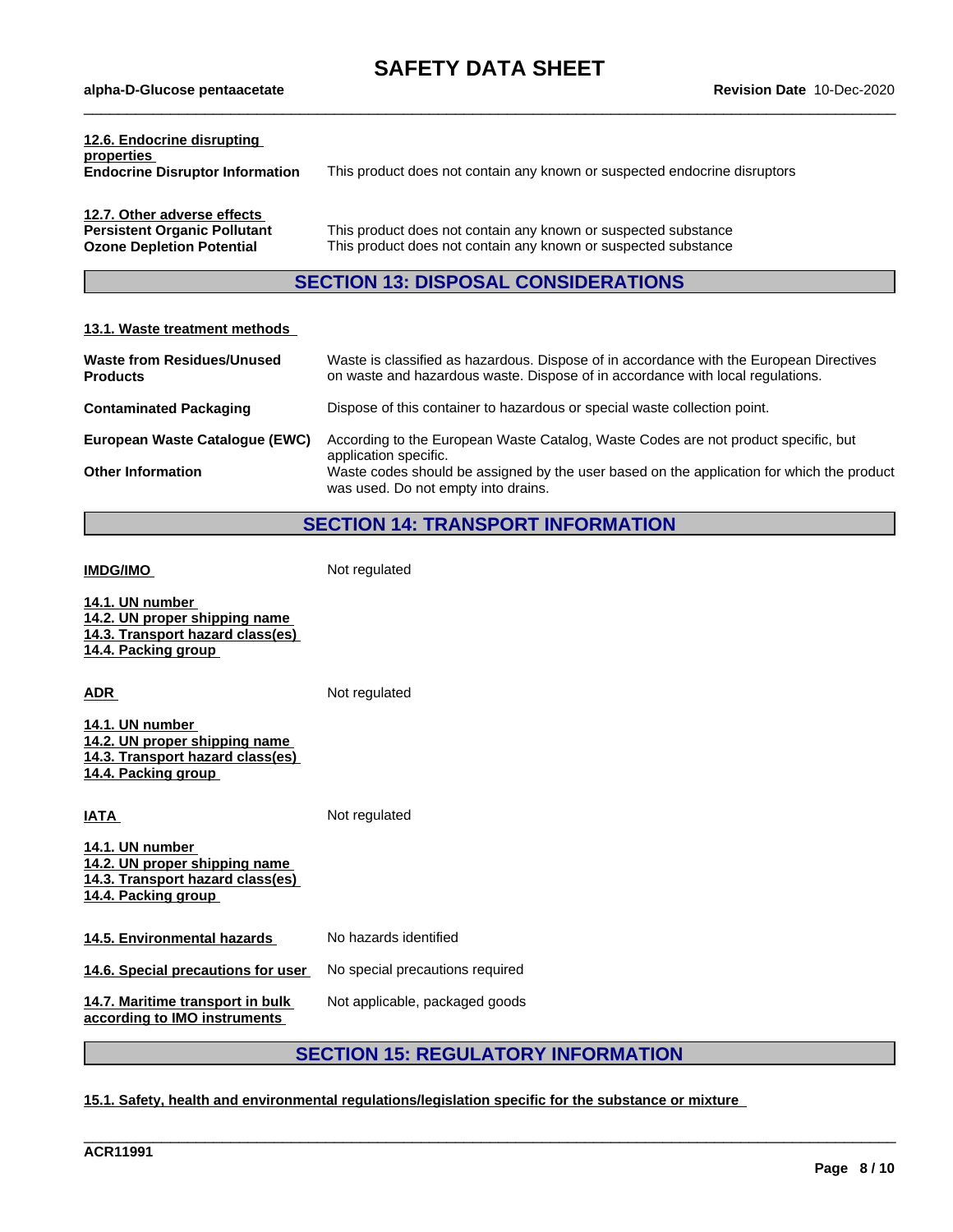$\_$  ,  $\_$  ,  $\_$  ,  $\_$  ,  $\_$  ,  $\_$  ,  $\_$  ,  $\_$  ,  $\_$  ,  $\_$  ,  $\_$  ,  $\_$  ,  $\_$  ,  $\_$  ,  $\_$  ,  $\_$  ,  $\_$  ,  $\_$  ,  $\_$  ,  $\_$  ,  $\_$  ,  $\_$  ,  $\_$  ,  $\_$  ,  $\_$  ,  $\_$  ,  $\_$  ,  $\_$  ,  $\_$  ,  $\_$  ,  $\_$  ,  $\_$  ,  $\_$  ,  $\_$  ,  $\_$  ,  $\_$  ,  $\_$  ,

#### **alpha-D-Glucose pentaacetate Revision Date** 10-Dec-2020

#### **International Inventories**

X = listed, Europe (EINECS/ELINCS/NLP), U.S.A. (TSCA), Canada (DSL/NDSL), Philippines (PICCS), China (IECSC), Japan (ENCS), Australia (AICS), Korea (ECL).

| Component                    | <b>EINECS</b> | <b>ELINCS</b> | <b>NLP</b> | TSC/ | DSL | <b>NDSL</b> | <b>PICCS</b> | <b>ENCS</b> | <b>IECSC</b> | <b>AICS</b> | <b>KECL</b>       |
|------------------------------|---------------|---------------|------------|------|-----|-------------|--------------|-------------|--------------|-------------|-------------------|
| D-Glucopvranose.<br>alpha.-D | 210-073-2     |               |            |      |     |             |              |             |              |             | 1775<br>KE<br>770 |
| pentaacetate                 |               |               |            |      |     |             |              |             |              |             |                   |

### Requlation (EC) No 649/2012 of the European Parliament and of the Council of 4 July 2012 concerning the export and **import of dangerous chemicals**

Not applicable

#### **National Regulations**

**WGK Classification** Water endangering class = 3 (self classification)

**UK** - Take note of Control of Substances Hazardous to Health Regulations (COSHH) 2002 and 2005 Amendment

#### **15.2. Chemical safety assessment**

A Chemical Safety Assessment/Report (CSA/CSR) has not been conducted

### **SECTION 16: OTHER INFORMATION**

#### **Full text of H-Statements referred to undersections 2 and 3**

H317 - May cause an allergic skin reaction

#### **Legend**

**CAS** - Chemical Abstracts Service **TSCA** - United States Toxic Substances Control Act Section 8(b)

Inventory **EINECS/ELINCS** - European Inventory of Existing Commercial Chemical **DSL/NDSL** - Canadian Domestic Substances List/Non-Domestic Substances/EU List of Notified Chemical Substances Substances List **PICCS** - Philippines Inventory of Chemicals and Chemical Substances **ENCS** - Japanese Existing and New Chemical Substances **IECSC** - Chinese Inventory of Existing Chemical Substances **KECL** - Korean Existing and Evaluated Chemical Substances **NZIoC** - New Zealand Inventory of Chemicals

**WEL** - Workplace Exposure Limit **TWA** - Time Weighted Average **ACGIH** - American Conference of Governmental Industrial Hygienists **IARC** - International Agency for Research on Cancer **RPE** - Respiratory Protective Equipment **LD50 LET LD50** - Lethal Dose 50%<br> **LC50** - Lethal Concentration 50% **LC50 EG50** - Effective Concent **NOEC** - No Observed Effect Concentration **POW - Partition coefficient Octanol: Water**<br> **PBT** - Persistent, Bioaccumulative, Toxic **PBT** - **PVB** - very Persistent, very Bioaccumula

**Key literature references and sources for data** https://echa.europa.eu/information-on-chemicals **ADR** - European Agreement Concerning the International Carriage of Dangerous Goods by Road **IMO/IMDG** - International Maritime Organization/International Maritime Dangerous Goods Code **OECD** - Organisation for Economic Co-operation and Development **ATE** - Acute Toxicity Estimate

Suppliers safety data sheet, Chemadvisor - LOLI, Merck index, RTECS

**Predicted No Effect Concentration (PNEC) EC50** - Effective Concentration 50% vPvB - very Persistent, very Bioaccumulative **ICAO/IATA** - International Civil Aviation Organization/International Air Transport Association **MARPOL** - International Convention for the Prevention of Pollution from Ships

VOC (volatile organic compound)

\_\_\_\_\_\_\_\_\_\_\_\_\_\_\_\_\_\_\_\_\_\_\_\_\_\_\_\_\_\_\_\_\_\_\_\_\_\_\_\_\_\_\_\_\_\_\_\_\_\_\_\_\_\_\_\_\_\_\_\_\_\_\_\_\_\_\_\_\_\_\_\_\_\_\_\_\_\_\_\_\_\_\_\_\_\_\_\_\_\_\_\_\_\_

#### **Training Advice**